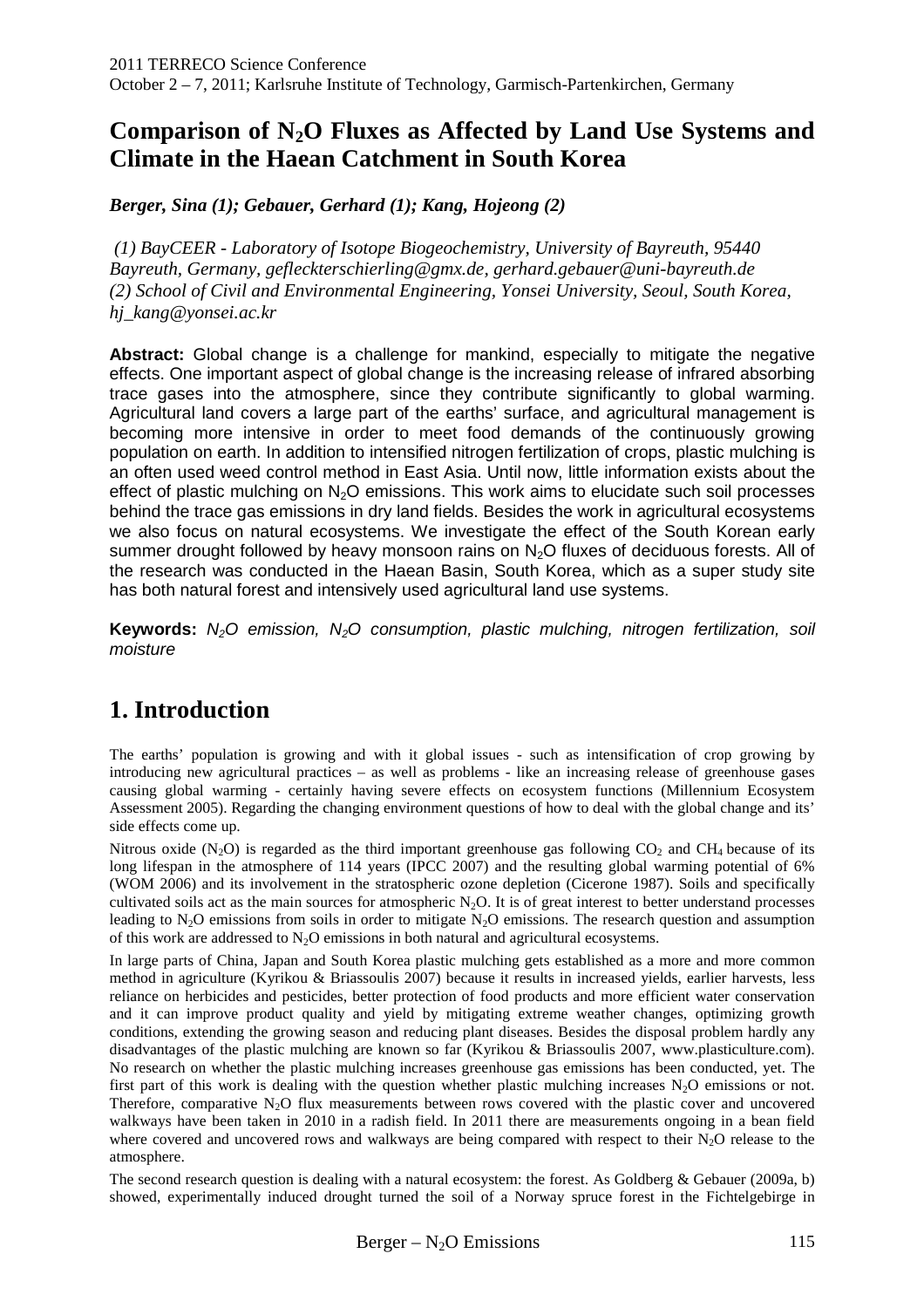2011 TERRECO Science Conference

October 2 – 7, 2011; Karlsruhe Institute of Technology, Garmisch-Partenkirchen, Germany

Germany from an  $N_2O$  source into a transient  $N_2O$  sink. Large parts of the Haean basin are covered with forest, especially the steep mountainsides, and since Korea is very dry during the early summer and receives heavy monsoon rain in July and August (Ding et al. 2005) the research question came up how these extreme weather events may influence the forest soils in South Korea with respect to their N<sub>2</sub>O emission behavior. Would there be consumption during the drought period and emission during the wet season as observed in the experiment in the Fichtelgebirge? To answer that question  $N_2O$  flux measurements in three different forest sites were taken in 2010.

# **2. Materials and Methods**

### **2.1 Site Description**

The Haean basin is located in the North of the Kangwon province in South Korea between the longitude 128° 5' to 128°11' E and latitude 38° 13' to 38° 20' N. It ranges in altitude from ca. 400 m to 1100 m and it is directly bordering on the DMZ which divides the Korean Peninsula. The mean annual air temperature is about.10.5°C at valley sites and ca. 7.5°C on the mountaintops. The precipitation is estimated at 1200 mm per year with 50% falling during the summer monsoon. The dominant crops in the cropland area are rice (25%), radish (20%), potato and cabbage (15%) and bean (5%). The mountainsides are steep slopes, covered with a deciduous forest dominated by three oak species *Quercus mongolica*, *Q. dentata* and *Q. serrata*. (Lee et al. 2010).

### **2.2 Methods**

• *N<sub>2</sub>O* fluxes were determined two times per week using the closed chamber method in conjunction with a photoacoustic infrared trace gas analyzer (Multigas Monitor 1312, INNOVA, Denmark) (Yamulki & Jarvis, 1999). In each study site there were five chambers and every 10 minutes the  $N<sub>2</sub>O$  concentration in the chambers was determined. An increase of  $N_2O$  in the chambers meant an  $N_2O$  flux from soil to atmosphere; in return, decreasing N<sub>2</sub>O concentration in the chambers was regarded as N<sub>2</sub>O flux from the atmosphere into the soil. From the concentration increase or decrease in the chambers as well as the chamber area, headspace volume and sampling interval the gas fluxes were calculated (for further details see Goldberg & Gebauer 2009a).

In order to calculate the *cumulative N<sub>2</sub>O fluxes* the mean emission rates of two consecutive N<sub>2</sub>O flux rates were summed up over the measuring period. These were multiplied by corresponding time period. Finally, these time weighed means were summarized (Goldberg & Gebauer 2009b).

• To determine the *N-deposition* at the forest sites soil and leaf samples were collected in three forest sites. The roots were taken out of the soil samples; leaves and soil were dried at 75°C for two days. Afterwards the leaf and soil material was ground in a ball mill (Retsch Schwingmühle MM2, Haan, Germany) and stored in a desiccator before further analysis. Relative N isotope abundance was measured with an elemental analyzer (Carlo Erba 1108, Milano, Italy) linked to a Finnigan MAT delta S isotope ratio mass spectrometer via a Finnigan MAT ConFlo III Interface. From the derived  $\delta^{15}N$  values the  $^{15}N$  enrichment factor was calculated and using a regression by Emmet et al. (1997) – giving the relation between <sup>15</sup>N enrichment factor and N deposition – the N deposition at the Haean forest sites was estimated.

• ECH2O probes were installed at each site to log soil temperature and soil moisture continuously, every 30 minutes in 10 cm soil depth.

## **2.3 Experimental design**

### **2.3.1 Radish Field Study Site**

In the radish field study site (see Figure 1) five different amounts of N-fertilizer were applied: 50, 150, 200, 250 and 350 kg N-fertilizer per ha. Except for the amount of 200 kg N/ha – which was applied in one plot only ("Sinas Plot") – each amount of N-fertilizer was applied on four plots which were  $7x\overline{7}m$ . Between the plots walkways were installed which were  $0.7$ m to  $0.6$  m wide in the vertical and horizontal direction.

On all of the plots (except the four plots in the upper row and "Sinas Plot") one chamber for  $N_2O$  flux measurements was installed on a row with plants covered with a black plastic cover (plastic mulching) and on a walkway, without plastic mulching. In "Sinas Plot" three chambers were installed on the walkways (no plastic mulching) as well as on the rows (plastic mulching).

N<sub>2</sub>O flux measurements were taken every 5 days in the 50, 150, 250 and 350 kg N/ha plots and every two to three days in the 200 kg N/ha plot.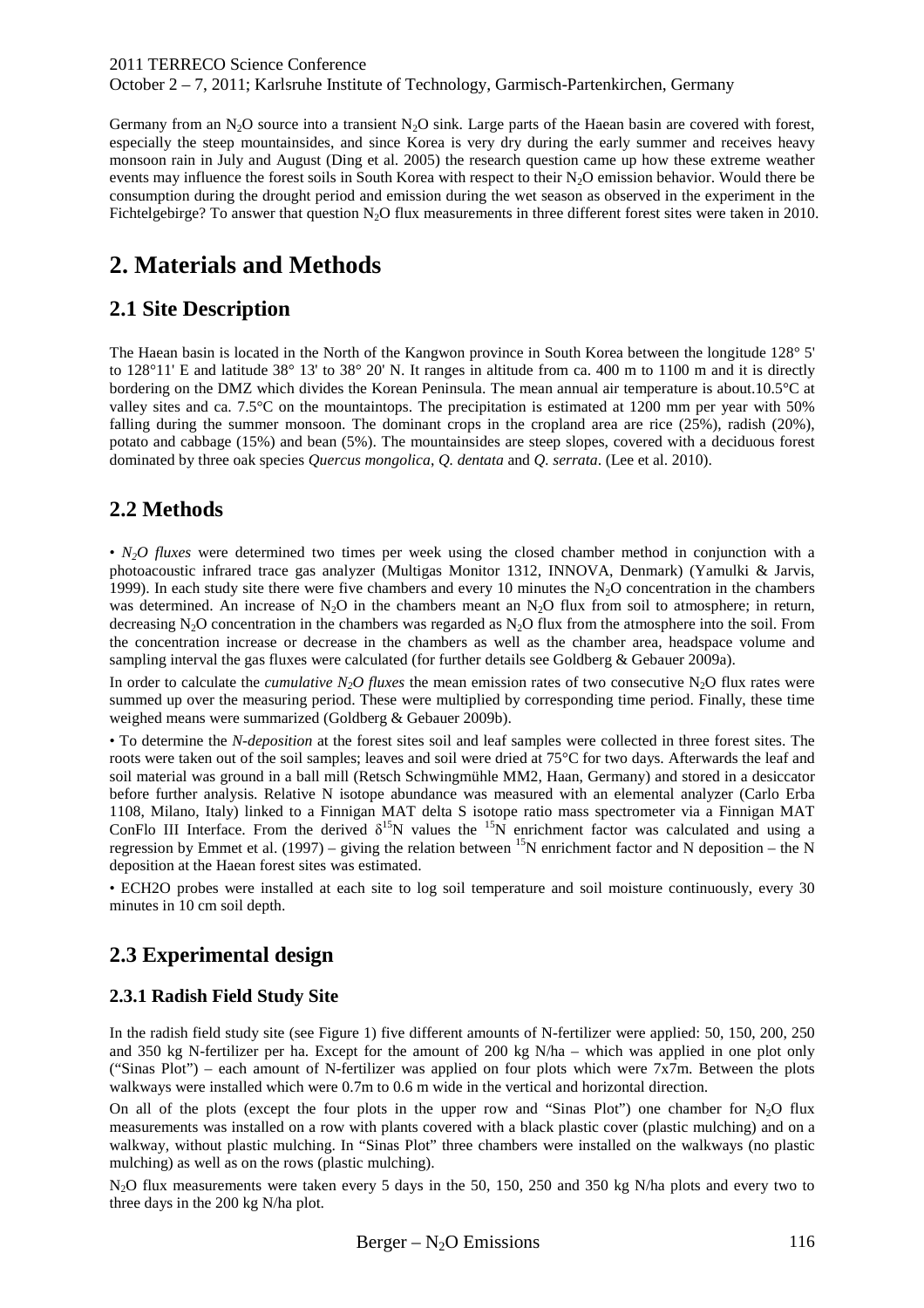October 2 – 7, 2011; Karlsruhe Institute of Technology, Garmisch-Partenkirchen, Germany



*Figure 1: Experimental design of the radish field study site.* 

### **2.3.1 Forest Study Sites**

Three different forest sites were chosen along an altitudinal gradient. The first one ("C") was located in the middle of the Haean catchment at an altitude of 450 m a.s.l., north east exposed. It was surrounded by cropland (rice, grapes, radish, potato). The second forest site ("B") was installed at intermediate altitude (640 m a.s.l.) with a southern exposition. It bordered the cropland area. The third one ("D") was located on 970 m a.s.l., north exposed, next to a military camp, which resulted in a higher degree of disturbance. The vegetation of the three sites was dominated by *Quercus mongolica* and *Q. dentata*.

## **3. Results**

## **3.1 Radish Field**

After fertilizer application the N<sub>2</sub>O emission started in each treatment, peaked after the first rain event and decreased until mid of July - 38 days after the fertilizer application - no emission was detectable anymore. Except for the lowest N fertilizer application, on all treatment plots covered rows (plastic mulching) showed a higher N<sub>2</sub>O emission than the uncovered walkways. N<sub>2</sub>O emission increased continuously with increasing N fertilizer application. The rows of the 50 kg N/ha plots showed the least emission, the plots fertilized with 350 kg N/ha the most.

## **3.2 Forests**

The N-deposition results (see Figure 3) suggest that forest C (450 m a.s.l.) – the one surrounded by fields in the cropland area – receives the highest N-load (53 kg ha<sup>-1</sup> yr<sup>-1</sup>); the forest at 970 m a.s.l. is exposed to the least atmospheric N-deposition (24 kg ha<sup>-1</sup> yr<sup>-1</sup>) and the forest site "B" (located at 640 m a.s.l), which bordered on the cropland area, receives about  $32 \text{ kg ha}^{-1} \text{ yr}^{-1}$ ).

As the graphs 4-1 to 4-3 show, a soil N<sub>2</sub>O sink function occurred in all three forest sites during the early summer drought period. In July, when the monsoon rains started and the soil got moister, the  $N<sub>2</sub>O$  consumption turned into emission, but in September when the soil got drier again, slightly negative  $N_2O$  fluxes could be detected again. There is a significant relation between soil moisture content and  $N<sub>2</sub>O$  flux.

The cumulative N<sub>2</sub>O emissions reveal that forest site C (4-4) and D (4-6) have a positive N<sub>2</sub>O emission balance during the measurement period but forest site B's  $(4-5)$  N<sub>2</sub>O emission balance remains negative.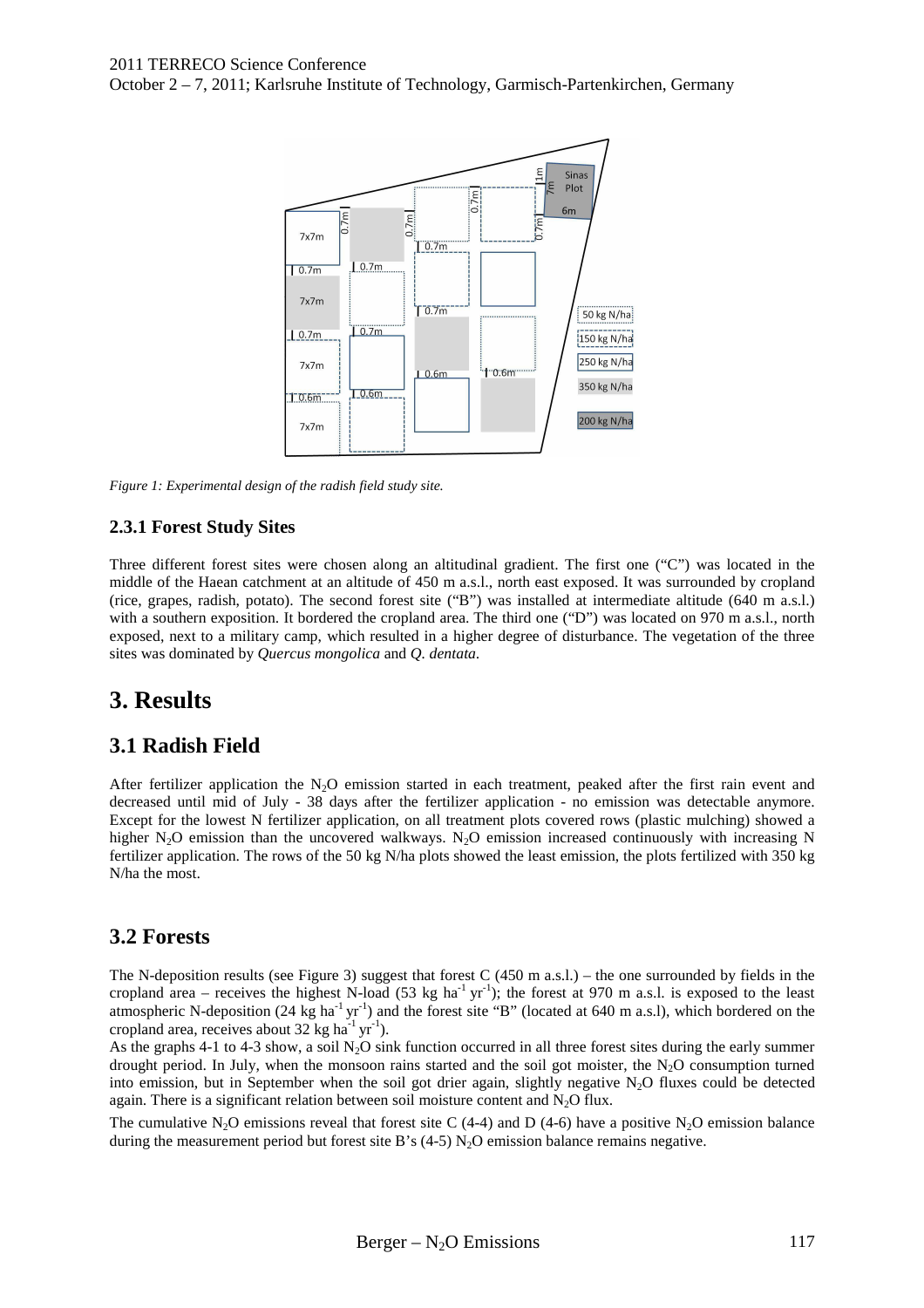#### 2011 TERRECO Science Conference October 2 – 7, 2011; Karlsruhe Institute of Technology, Garmisch-Partenkirchen, Germany



*Figure 2.*  $N_2O$  *fluxes*  $\pm$  *1SD in the radish field from May to October 2010 in dependence on the amount of fertilizer applied. The black line indicates the N2O emission of the rows, covered with the plastic cover (plastic mulching. The grey line gives the N2O emission of the uncovered walkways. The vertical black narrowly dashed line shows the fertilizer application time, the gray dashed line indicates the planting date of the radish, the black widely dashed line the day of harvest of the radish.* 



*Figure 3. Nitrogen-deposition of the three forest sites ("C", "B", "D").*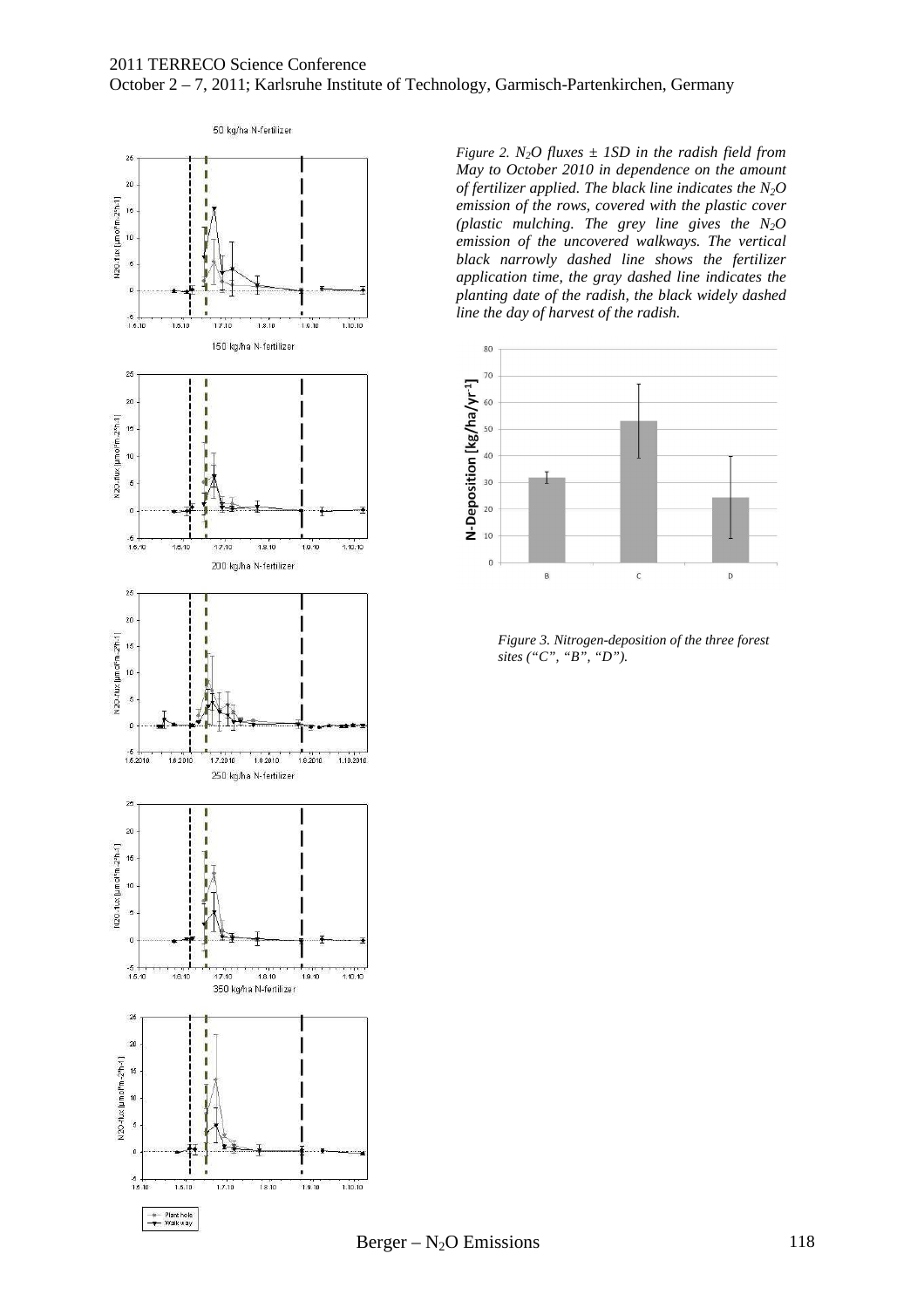

*Figure 4. Graphs 1-3 show the N2O fluxes of the forest sites "B", "C" and "D" ± 1SD and the soil moisture from May until October 2010. The graphs 4-6 give these forest sites cumulative*  $N_2O$  *emissions*  $\pm$  *ISD.*